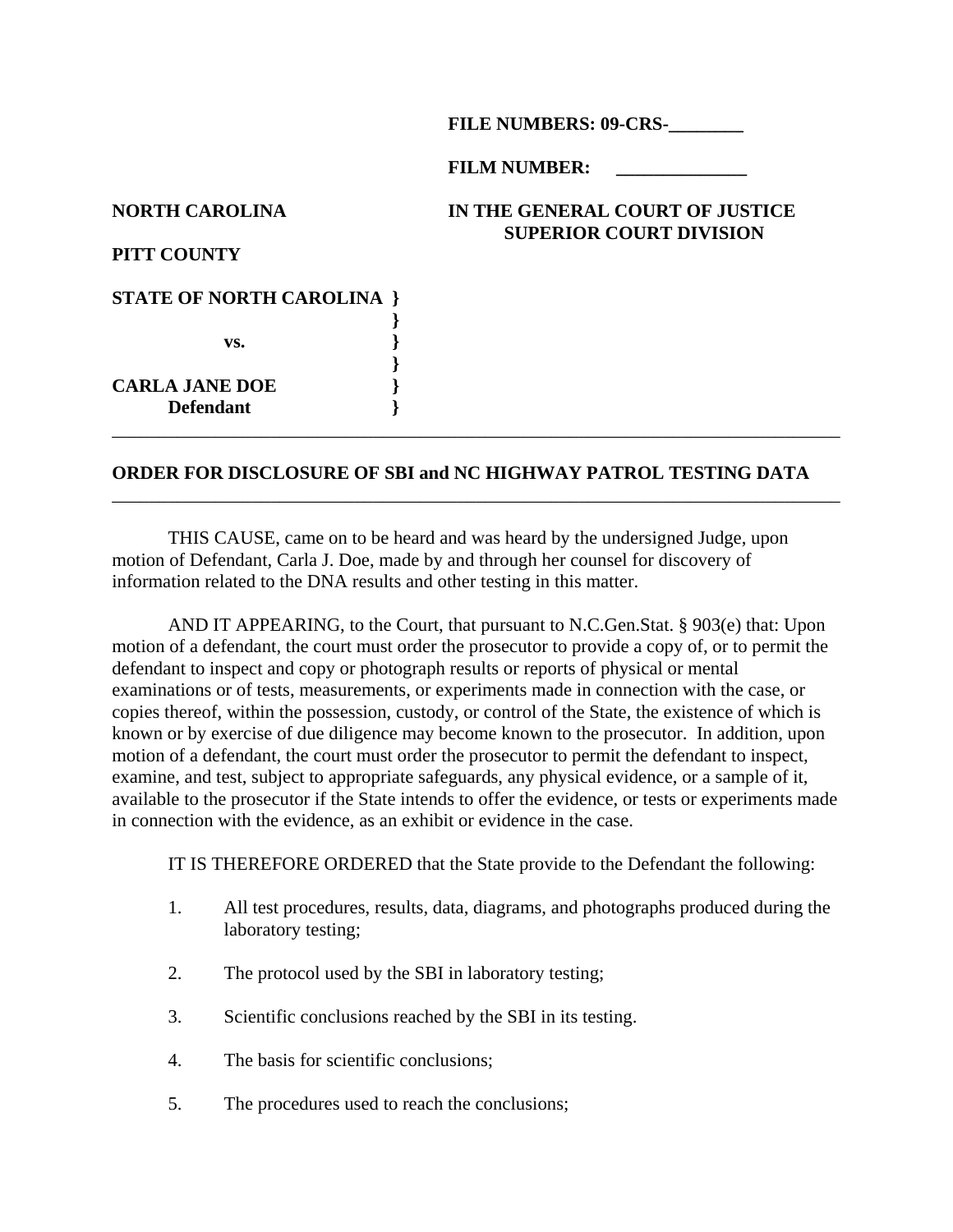- 6. The tests performed and the data obtained from those tests;
- 7. Procedures the analyst should have used to reach the conclusion, namely protocols for each scientific test;
- 8. Information regarding how the samples (evidence) were collected and handled;
- 9. Information regarding how the transfers of evidence was completed;
- 10. Laboratory receiving records documenting the date, time, and condition of the evidence in question; and information regarding how the transfers of evidence was completed.
- 11. Information regarding storage location of the evidence;
- 12. Information regarding the procedures for sub-sampling and contamination control;
- 13. Copies of technical procedures in effect at the time the test was performed during sample screening and confirmation, including sample preparation, sample analysis, data reporting and instrument operation;
- 14. Proficiency results for each analyst and technician responsible for preparation or analysis of subject specimens, including: raw data and reported results, target values and acceptance ranges, performance scores, and all related correspondence;
- 15. Copies of traceability documentation for standards and reference materials used during analysis, including unique identifications, origins, dates of preparation and use, composition and concentration of prepared materials, certification or traceability records from suppliers, assigned shelf lives and storage conditions;
- 16. Sample preparation records, including dates and conditions of preparation, responsible analyst, procedural reference, purity, concentration and origins of solvents, reagents, and control materials prepared and used, samples processed concurrently, and extract volume;
- 17. Copies of bench notes, log books, crime lab directives, and any other records pertaining to case samples or instruments; records documenting observation, notations, or measurements regarding case testing; and all bench notes related to all testing performed in the instant case;
- 18. Instrument run logs with identification of all standards, reference materials, sample blanks, rinses, and controls analyzed during the day/shift with subject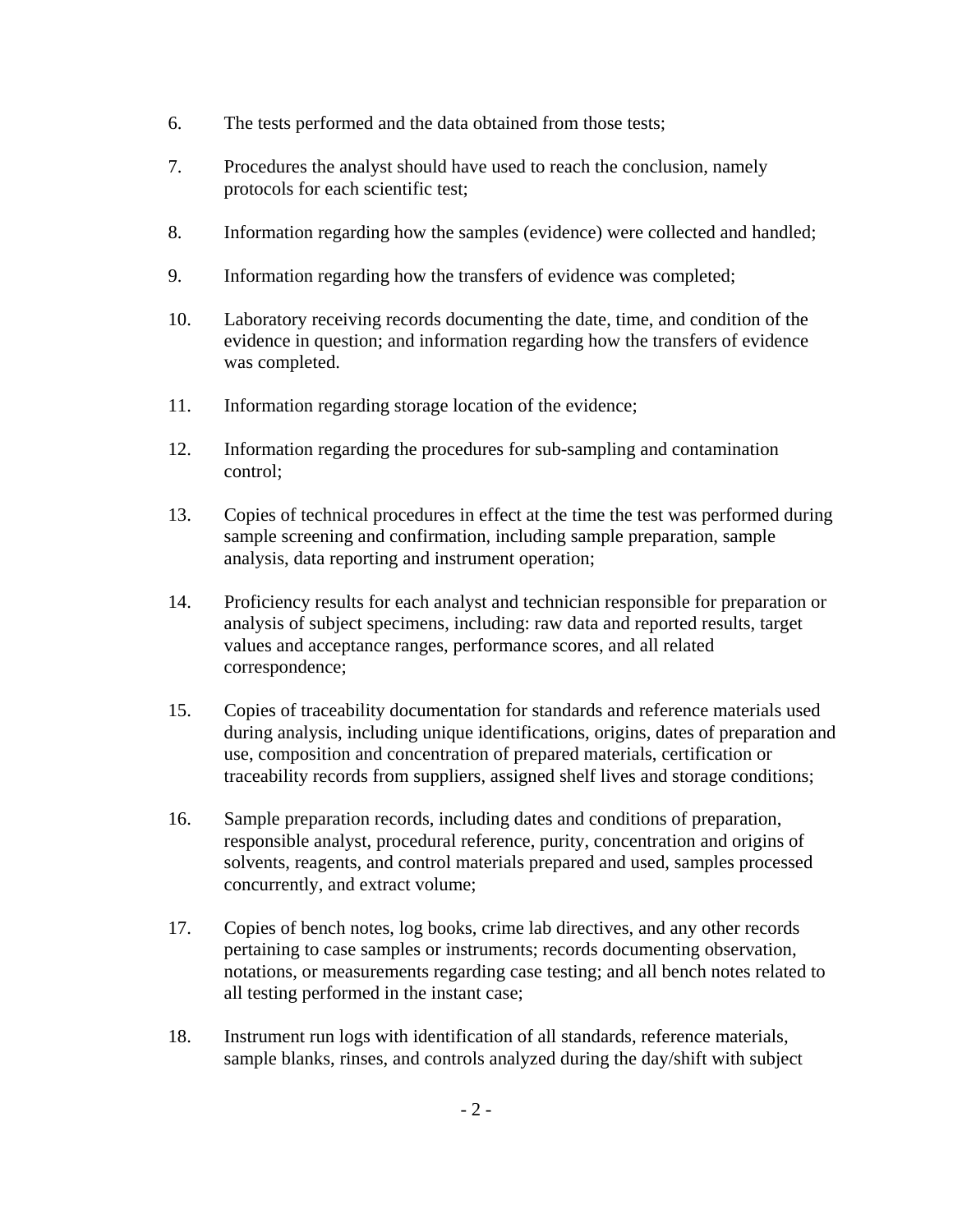samples (as appropriate: run sequence, origins, times of analysis and aborted run sequences);

- 19. Instrument operating conditions and criteria for variables, including as appropriate: GC column, instrument file identification, tuning criteria, instrument performance check, initial calibration, continuing calibration checks, calibration verification;
- 20. Records of instrument maintenance status and activities for instruments used in subject testing, documenting routine as-needed maintenance activities in the weeks surrounding subject testing;
- 21. Raw data for the complete measurement sequence (opening and closing quality control included) that includes the subject samples. For GC-MS analysis, this would include: areas and retention times, injection volumes, dilution factors, chromatograms and mass spectra - as prepared and as determined values for all quality control samples;
- 22. The description of the library used for spectral matches for the purpose of qualitative identification of controlled substances, including source(s) and number of reference spectra;
- 23. A copy of records documenting computation of the laboratory's theoretical production yield, including the basis for the computation and the algorithm used, as appropriate;
- 24. Procedure(s) for operation and calibration checks of analytical balance used to weigh controlled substances;
- 25. Results of calibration checks and documentation of mass traceability for gravimetric determinations;
- 26. Results of contamination control surveys for trace level analities relevant to test methods at the time of analysis, including sampling design and analytical procedures;
- 27. Records and results of internal review of subject data;
- 28. Method validation records documenting the laboratory's performance characteristics for qualitative identification and quantitative determinations of the controlled substances, to include data documenting specificity, accuracy, precision, linearity, and method detection limits;
- 29. Laboratory's Quality Manual in effect at the time the subject samples were tested,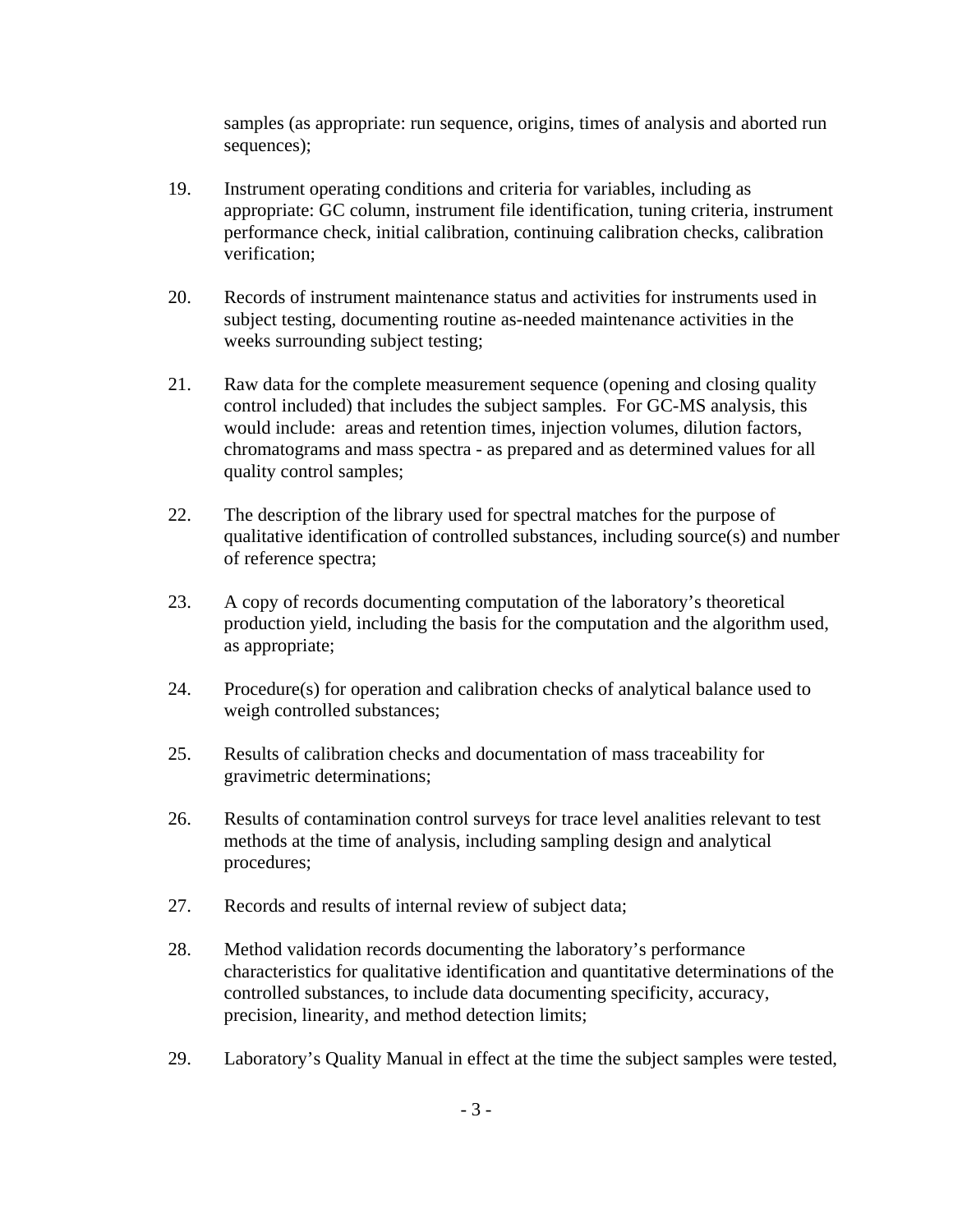as well as the laboratory's most recent Quality Manual (however named; the document that describes the laboratory's quality objects and policies);

- 30. Laboratory's technical or operational procedures in effect at the time the subject samples were tested (often termed Standard Operating Procedures, for analytical laboratory operations), as well as the laboratory's most recent technical or operational procedures for analities detected in subject samples;
- 31. Laboratory's ASCLD-LAB application for accreditation, and most recent Annual Accreditation Review Report, as appropriate;
- 32. A statement of qualifications of each analyst and/or technician responsible for processing case samples to include all names, locations and jurisdictions of cases in which the personnel testified concerning the same substances found in the present case;
- 33. A copy of the laboratory's ASCLD-LAB on-site inspection report, as appropriate, as well as any reports of on-site inspections by any other testing laboratory audit organization;
- 34. A copy of the internal audit reports generated during the period subject samples were tested;
- 35. A list of capital instrumentation in the laboratory at the time subject testing was performed, including manufacturer, model number, and major accessories;
- 36. Data for the serology and body fluids, firearms and ballistics, hair and fiber, and/or fingerprint testing sections: numbers of tests performed per month or per year, and the number of full time equivalent personnel in the serology and bodily fluids, firearms and ballistics, hair and fiber, fingerprint testing, any other applicable sections of the laboratory;
- 37. The Serology and Bodily Fluids Section, the Hair and Fiber Section, Section Training Manuals.
- 38. Copies of all proficiency exam results for all NC Highway Patrol Collision Reconstruction in the instant case; and
- 39. The digital copy of the scene survey performed by the North Carolina State Highway Patrol Traffic Reconstruction, Report Number 074090828065, along with all notes and underlying data from all persons involved in preparing the "Traffic Reconstruction Report" including but not limited to: Sergeant B.W. Overton, Trooper R.L. Cummings, and Trooper K.L. Morgan, all of the N.C. State Highway Patrol.